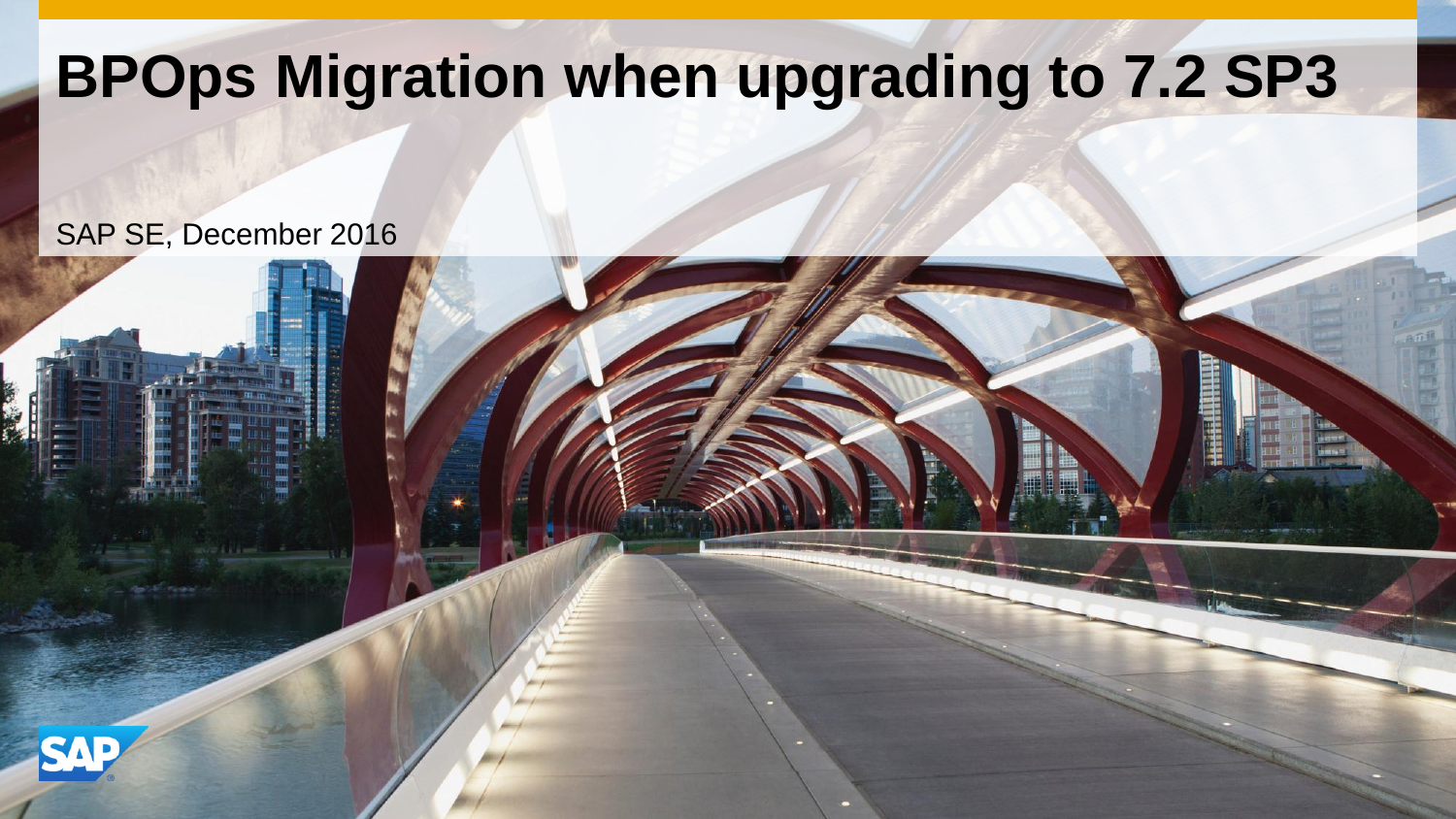### **Content**

Impact of Solution Manager Upgrade for BPOps functions

Overview Possible Upgrade Scenarios from BPOps perspective

Upgrade Paths from Solution Manager 7.1 SP11 and lower

Upgrade Paths from Solution Manager 7.1 SP12 and higher

Upgrade Path for new installation of Solution Manager 7.2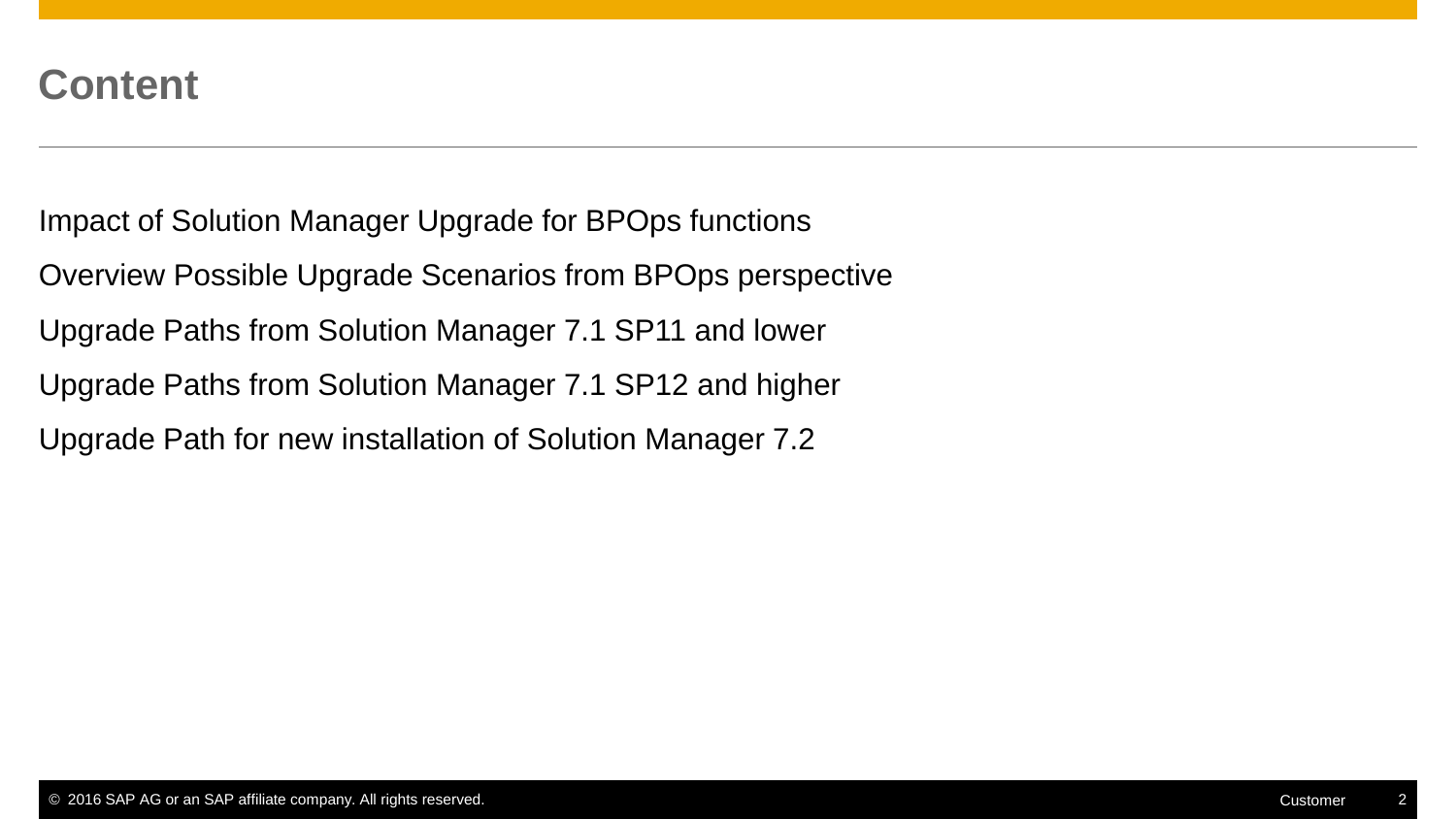

# **Impact of Solution Manager Upgrade for BPOps functions**

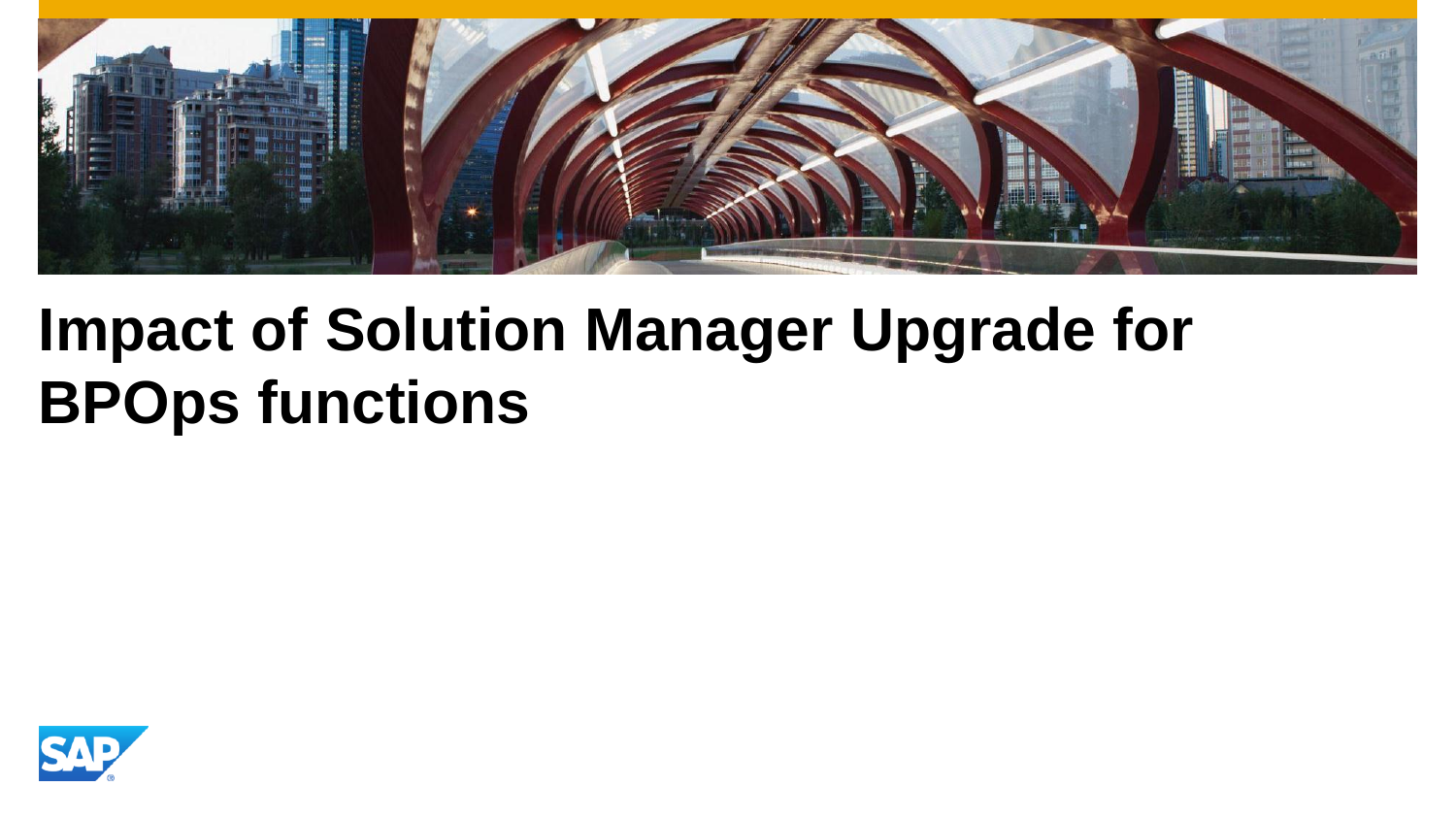## **What to consider from BPOps perspective for upgrade to 7.2 1/3**

| Aspect                          | <b>Details of Aspect</b>                      | What to consider                                                                                                                                                     |
|---------------------------------|-----------------------------------------------|----------------------------------------------------------------------------------------------------------------------------------------------------------------------|
| Release of Solution Manager 7.1 | SP <sub>11</sub> or below                     | Migration to MAI cannot happen on 7.1, needs to happen as part of the content<br>activation on 7.2                                                                   |
|                                 | SP12 or higher                                | Migration to MAI can already happen on 7.1 system, SAP Note 2345777 needs to be<br>implemented before migration                                                      |
| BPOps tools in use (part 1)     | BPMon (including Job Mon, DCMon and<br>IFMon) | Migration via content activation<br>manual cleanup activities required before migration<br>manual adjustments might be required for BAdIs and some customer monitors |
|                                 | <b>Business Process Analytics</b>             | Migration via content activation                                                                                                                                     |
|                                 | Interface Documentation                       | Migration via content activation                                                                                                                                     |
|                                 | IDC / CDC                                     | No migration                                                                                                                                                         |
|                                 | <b>BPO Dashboards for BPMon</b>               | Manual reconfiguration necessary for dashboards using BPMon information                                                                                              |

*Considerations in Italic are relevant only for some customers and depend on the exact configuration used*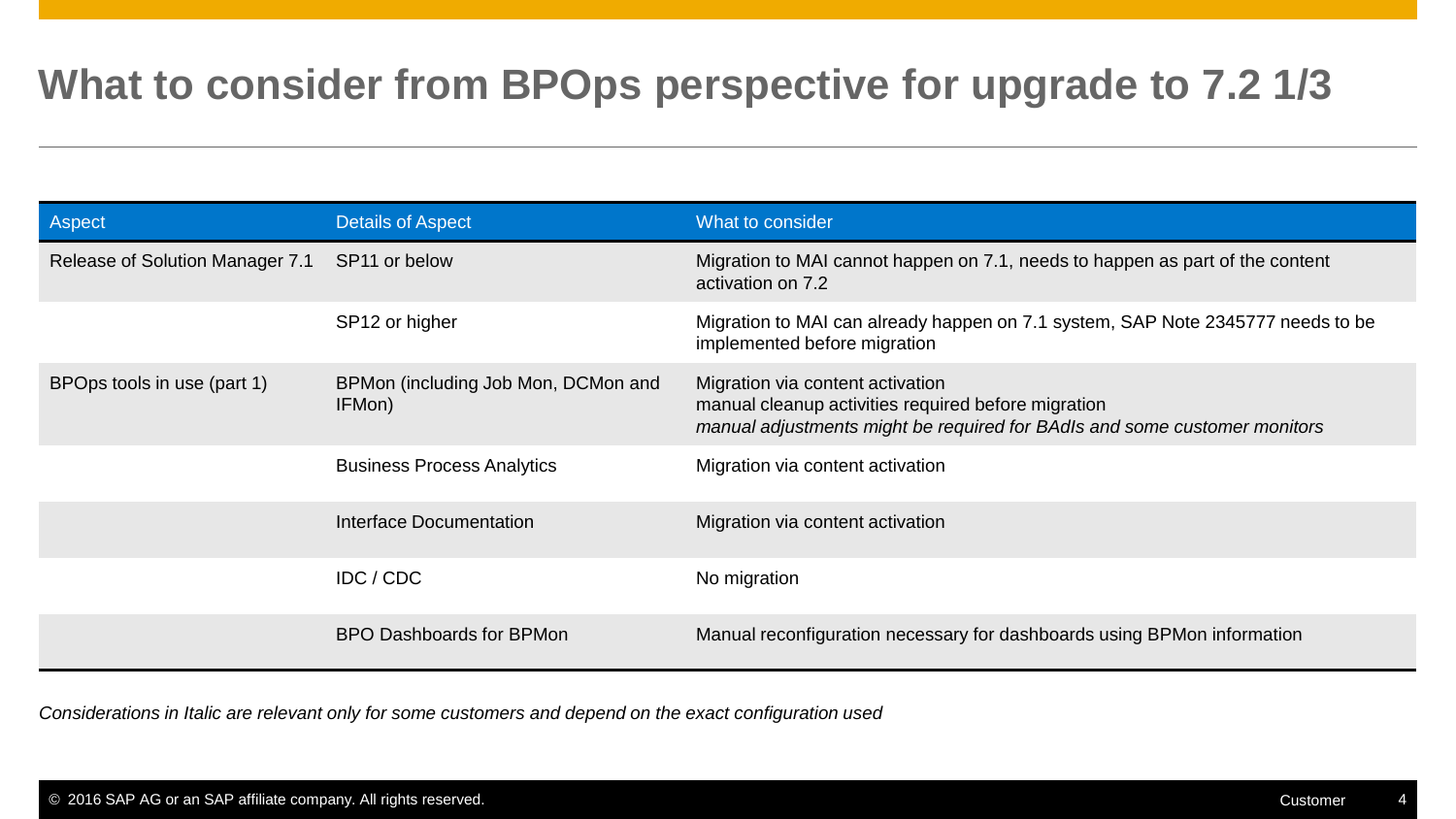## **What to consider from BPOps perspective for upgrade to 7.2 2/3**

| Aspect                      | <b>Details of Aspect</b>                                                                                    | What to consider                                                                                                                                                                              |
|-----------------------------|-------------------------------------------------------------------------------------------------------------|-----------------------------------------------------------------------------------------------------------------------------------------------------------------------------------------------|
| BPOps tools in use (part 2) | <b>BPO Dashboards for Business Process</b><br>Analytics                                                     | Dashboards can be migrated via Business Process Operations post upgrade activities<br>in Solution Manager Configuration                                                                       |
|                             | Dependency Diagrams for Business Process<br>Analytics                                                       | Dependency Diagrams can be migrated via Business Process Operations post upgrade<br>activities in Solution Manager Configuration                                                              |
|                             | Progress Management Boards for Business<br>Process Analytics (available only with 7.1<br>SP <sub>15</sub> ) | Manual reconfiguration necessary on 7.2                                                                                                                                                       |
|                             | Dashboards Factory using BPOps information                                                                  | Manual reconfiguration might be necessary, depending on exact content of dashboards                                                                                                           |
|                             | <b>Job Documentation</b>                                                                                    | Migration in 7.2 (after content activation) in Solution Manager Configuration<br>In 7.2 Job Documentation related UIs can only be adopted / extended with help of Floor<br>Plan Manager (FPM) |
|                             | <b>Job Request Process</b>                                                                                  | Migration via content activation                                                                                                                                                              |
|                             | <b>BPCC</b>                                                                                                 | Manual re-adjustments may be required                                                                                                                                                         |

*Considerations in Italic are relevant only for some customers and depend on the exact configuration used*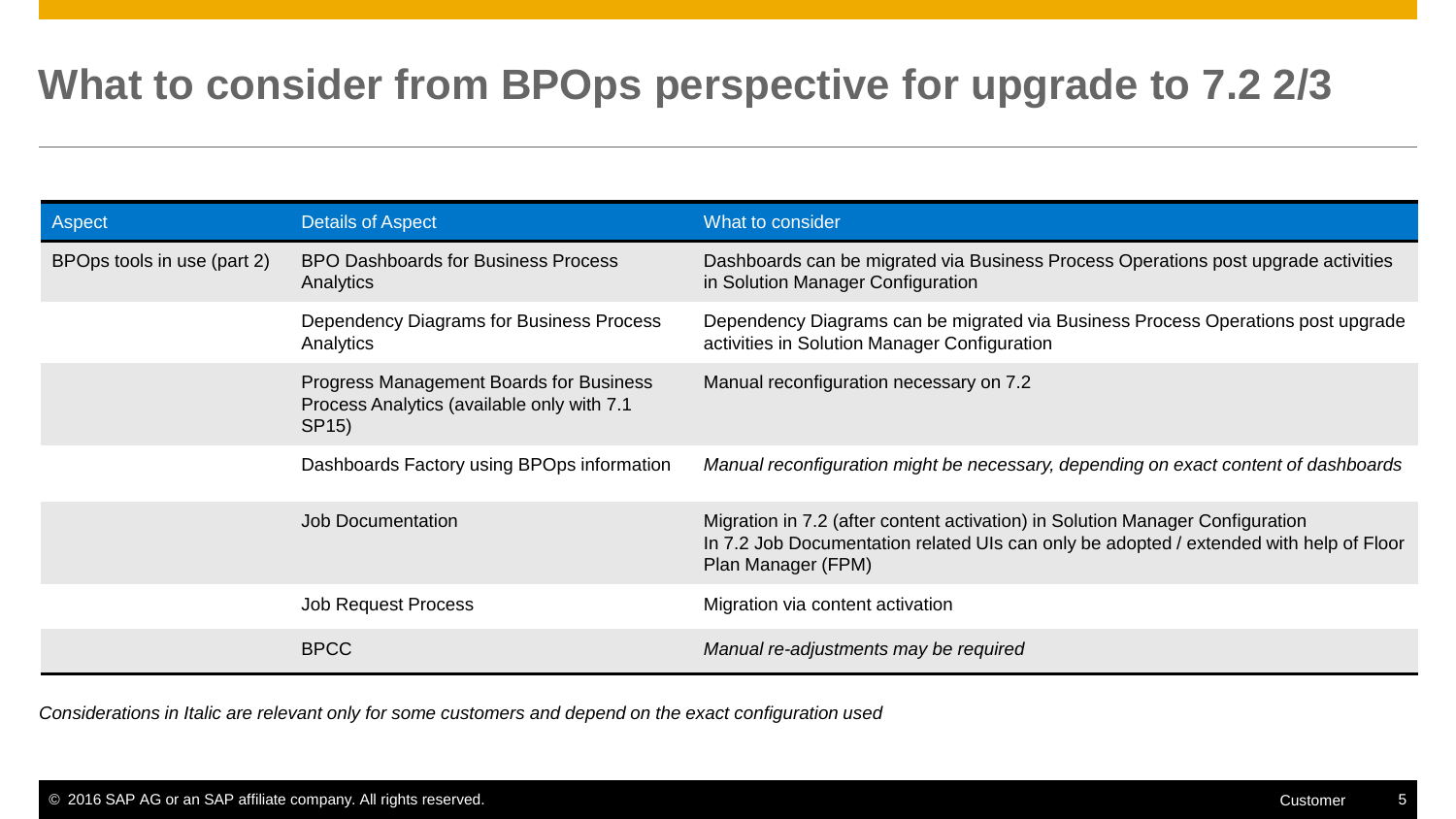## **What to consider from BPOps perspective for upgrade to 7.2 3/3**

| Aspect                                                        | <b>Details of Aspect</b>                                 | What to consider                                                                                                                                                                             |
|---------------------------------------------------------------|----------------------------------------------------------|----------------------------------------------------------------------------------------------------------------------------------------------------------------------------------------------|
| Monitoring Infrastructure used                                | Solutions using classic (CCMS based)<br>infrastructure   | Migration to MAI needs to happen at the latest as part of the content activation, ideally<br>should happen already in 7.1                                                                    |
|                                                               | Solution using Monitoring and Alerting<br>Infrastructure | Content activation only migrates the BPMon configuration to new solution<br>documentation                                                                                                    |
| Analytics cubes used                                          | classic                                                  | Migration to twin cubes needs to happen on 7.2 at the latest, ideally should happen<br>already on 7.1, purely technical change, no end user training or authorization<br>adjustment required |
|                                                               | Twin cubes                                               | No migration                                                                                                                                                                                 |
| Sites to be used in 7.2                                       |                                                          | Additional manual configuration required to merge or reconfigure monitoring objects<br>according to site concept                                                                             |
| New UIs and infrastructures in<br><b>Solution Manager 7.2</b> | <b>End User Training</b>                                 | Solution Manager Launchpad, Solution Documentation, Cross-Database Comparison<br>and the switch to MAI all require end user training for configuration and consumption                       |
|                                                               | Adjusted Roles and Authorization concept                 | Solution Manager Launchpad, Solution Documentation, Job Documentation and the<br>switch to MAI all require adjusted roles and authorization concept for configuration and<br>consumption     |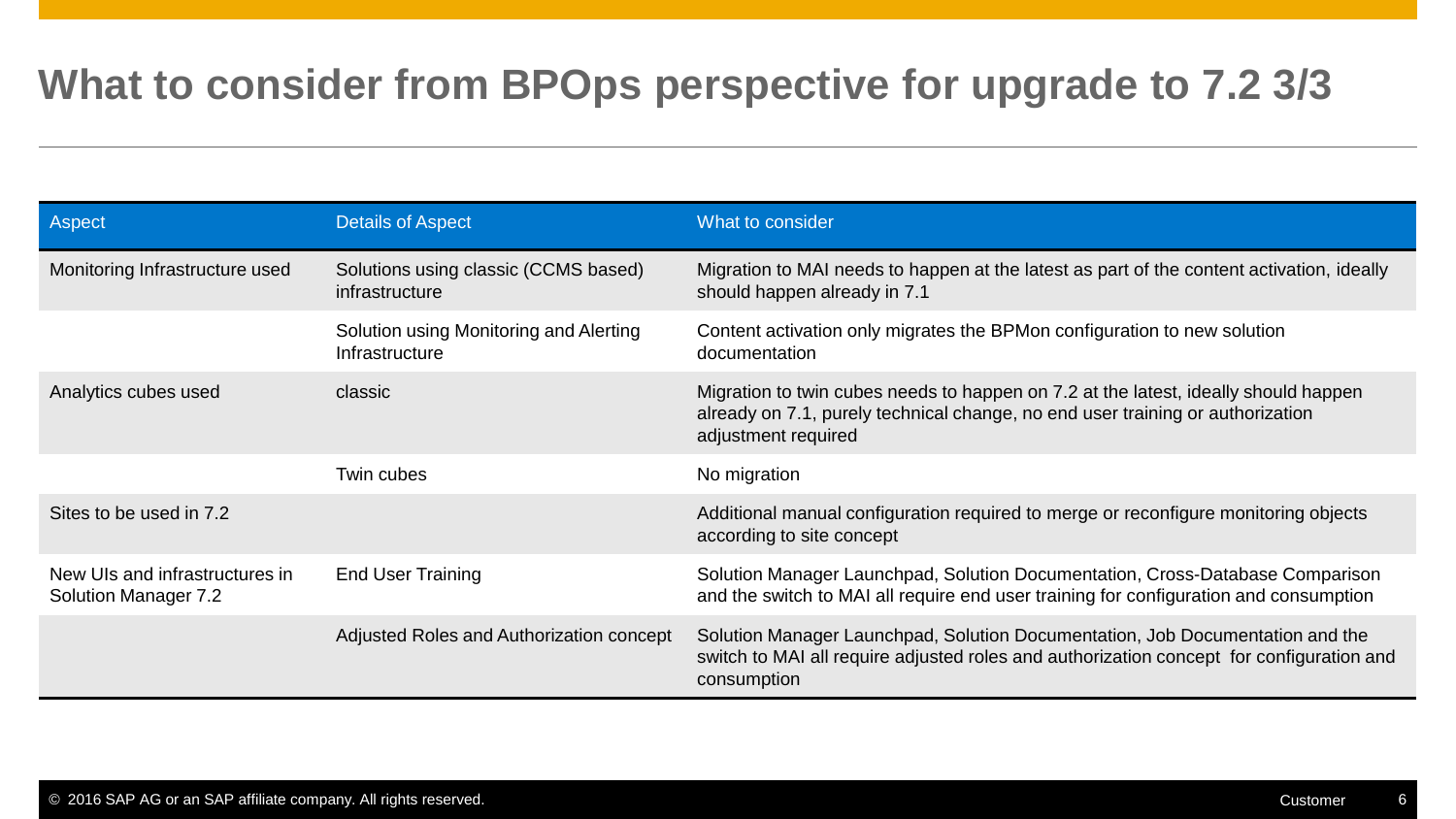

# **What is new in BPOps in 7.2**

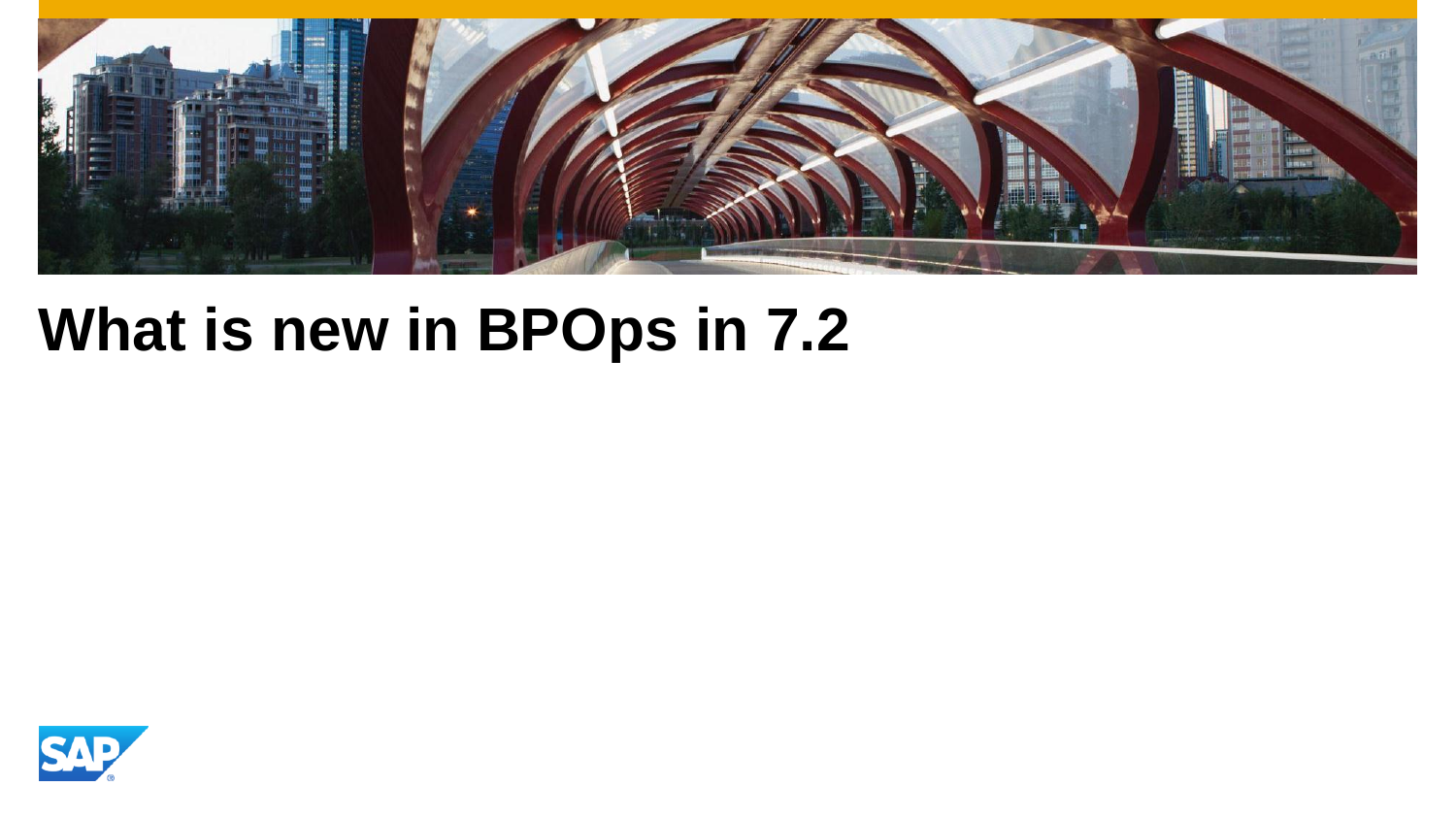## **New Infrastructures in Solution Manager 7.2**



For Business Process Operations tools several infrastructure changes come with 7.2. While some of these infrastructures were already available in 7.1 (and migration to them may already take place in 7.1), at the latest with the upgrade to 7.2 you will need to migrate to the new infrastructures.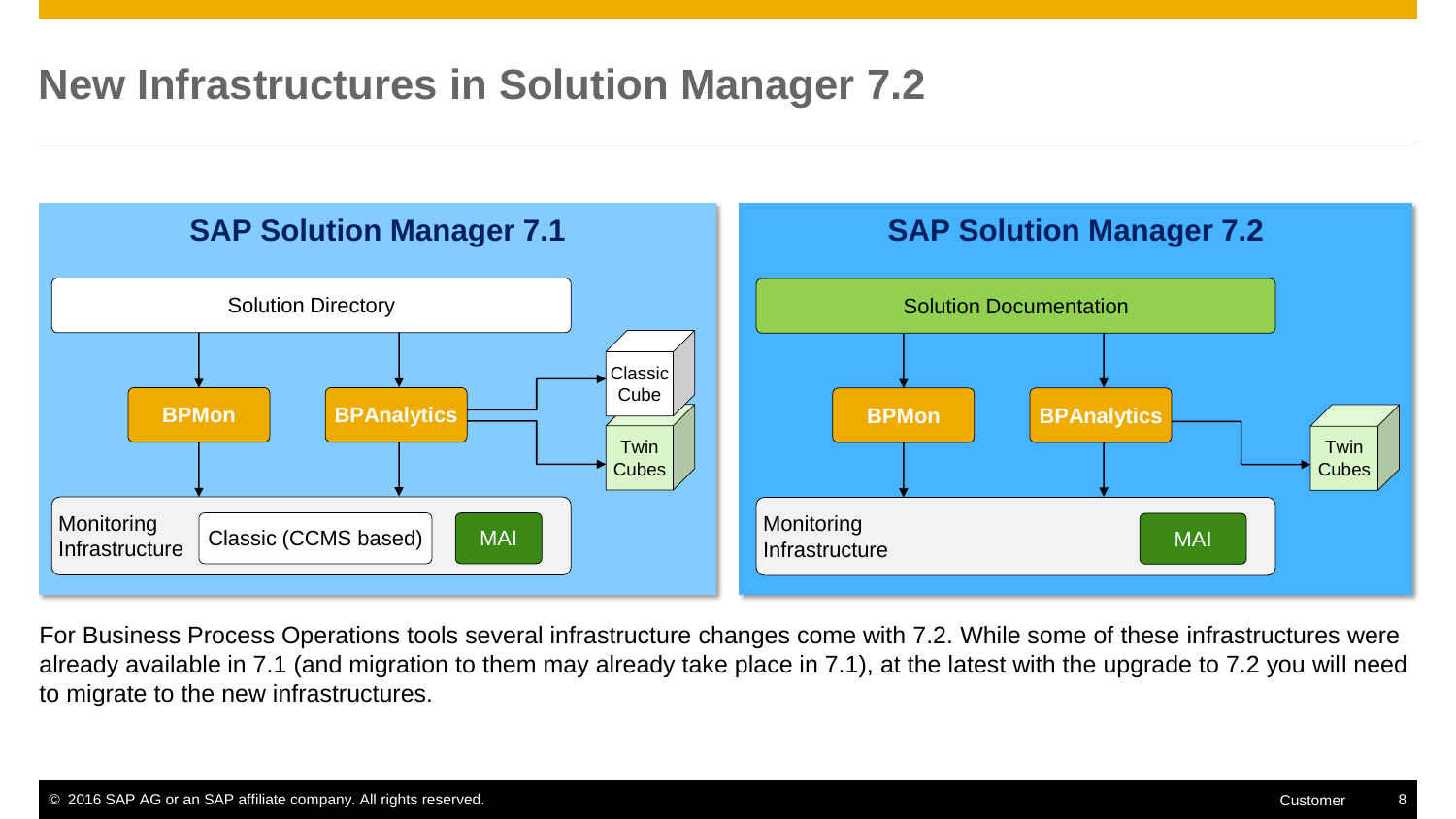

# **Possible Upgrade Paths**

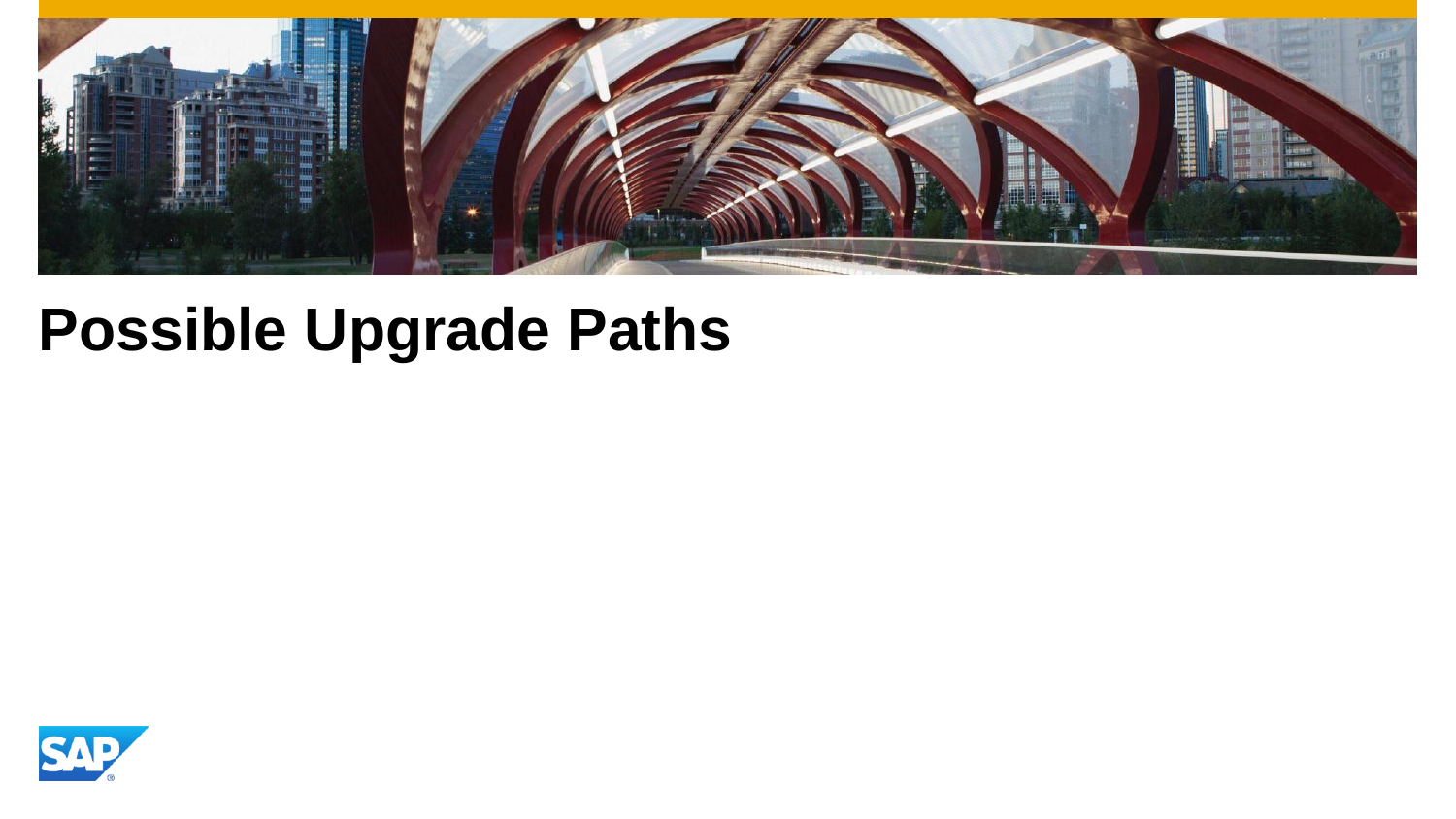## **Migration for BPOps from 7.1 to 7.2**

When upgrading SAP Solution Manager 7.1 to 7.2 the monitoring configuration has to be migrated. The migration consists of 2 parts – migrating the configuration storage as part of the solution migration and migrating to the MAI.

The migration happens to a large part via a migration report. Usually, very little manual reconfiguration is required.

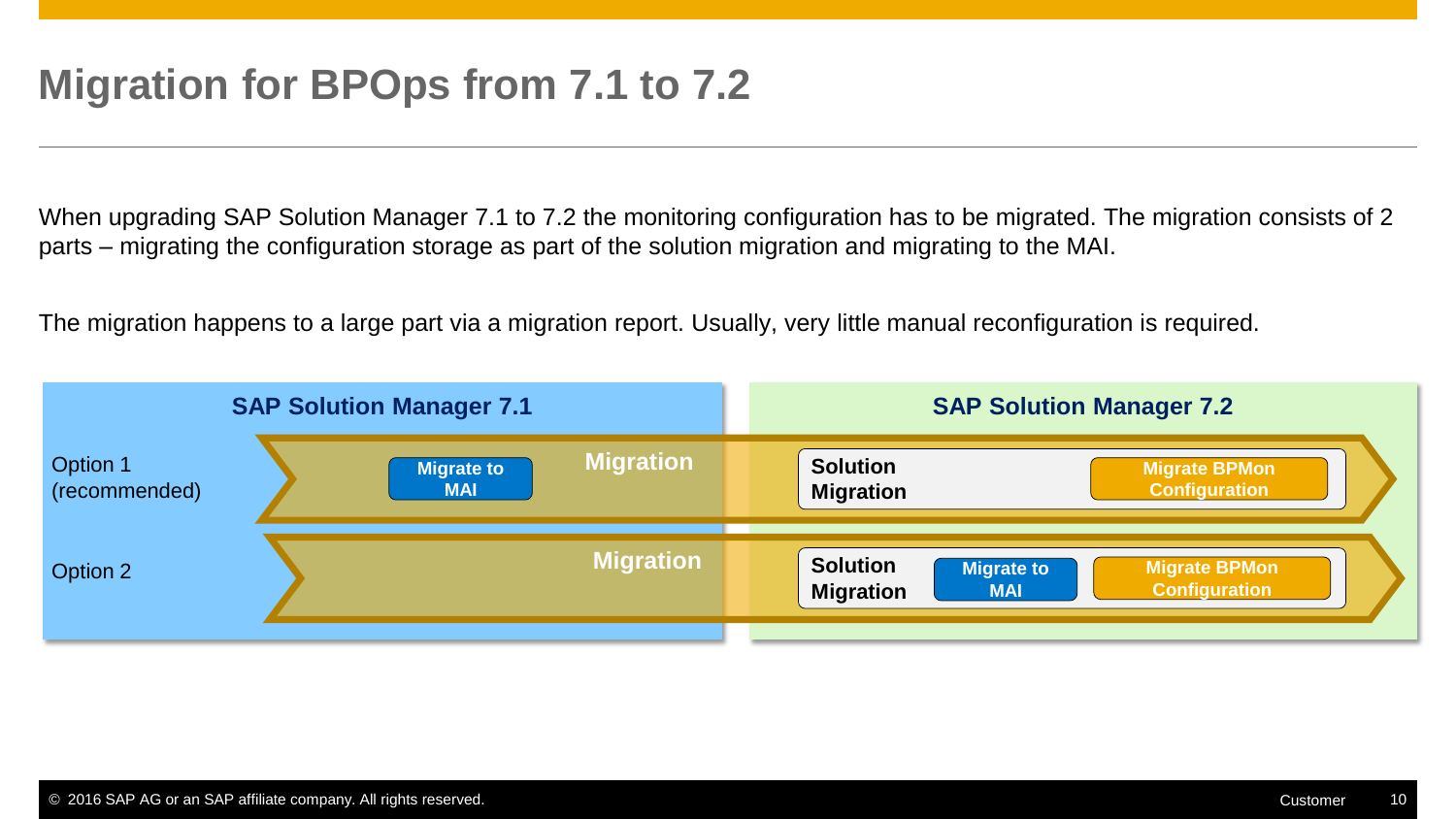# **Initial Situation: Customer uses BPOps in Solution Manager 7.1 ≤ SP11**



Initial situation:

Customer is on Solution Manager 7.1 SP11 or lower. They have solutions with classic BPMon and BPAnalytics. Maybe they even use job documentation or interface documentation. Now they want to upgrade their 7.1 Solution Manager to 7.2.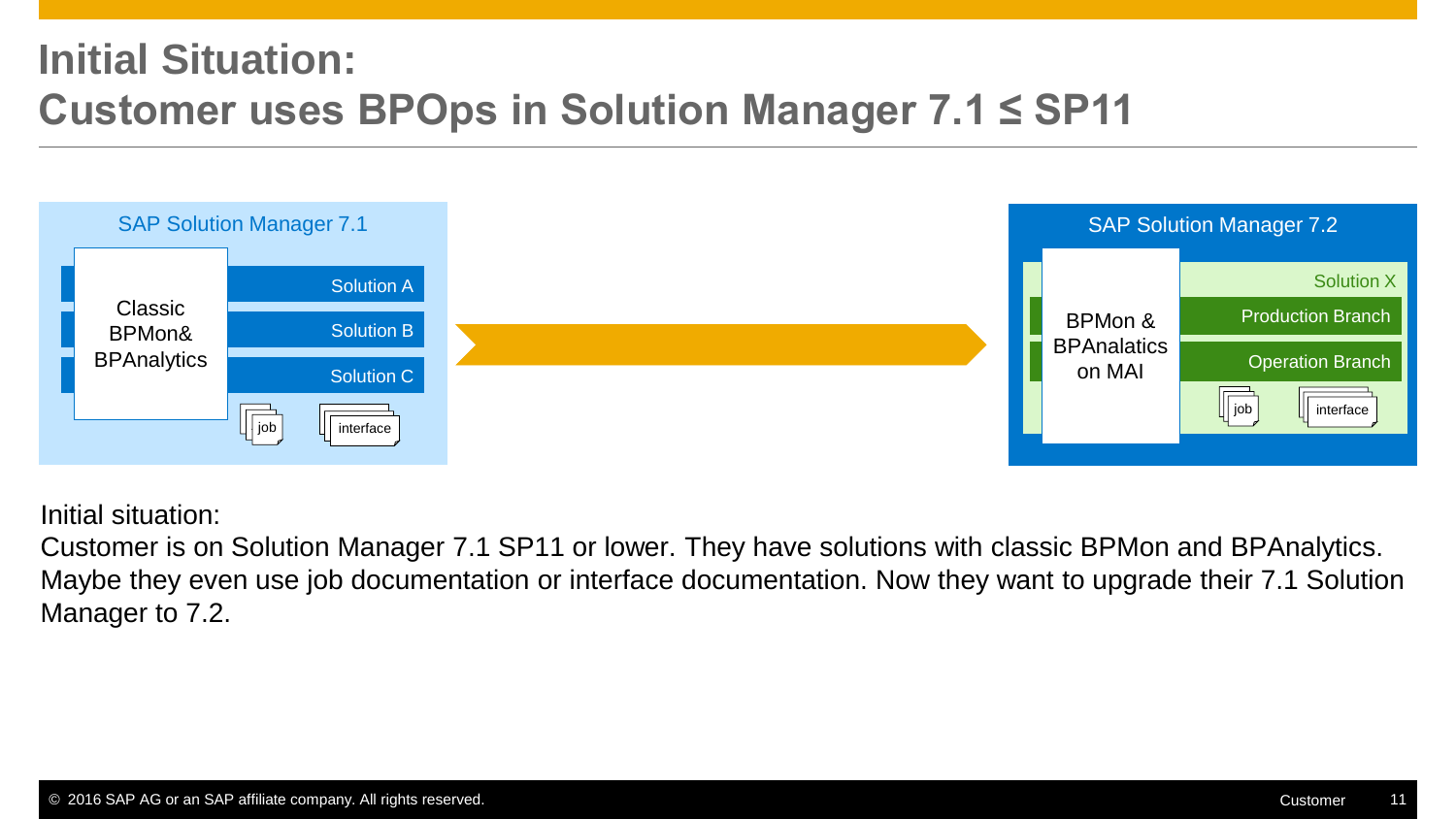# **Initial Situation: Customer uses BPOps in Solution Manager 7.1 ≥ SP12**



Initial situation:

Customer is on Solution Manager 7.1 SP12 or higher. They have solutions with classic BPMon & BPAnalytics and some solutions with BPMon & BPAnalytics on MAI. Maybe they even use job documentation or interface documentation. Now they want to upgrade their 7.1 Solution Manager to 7.2.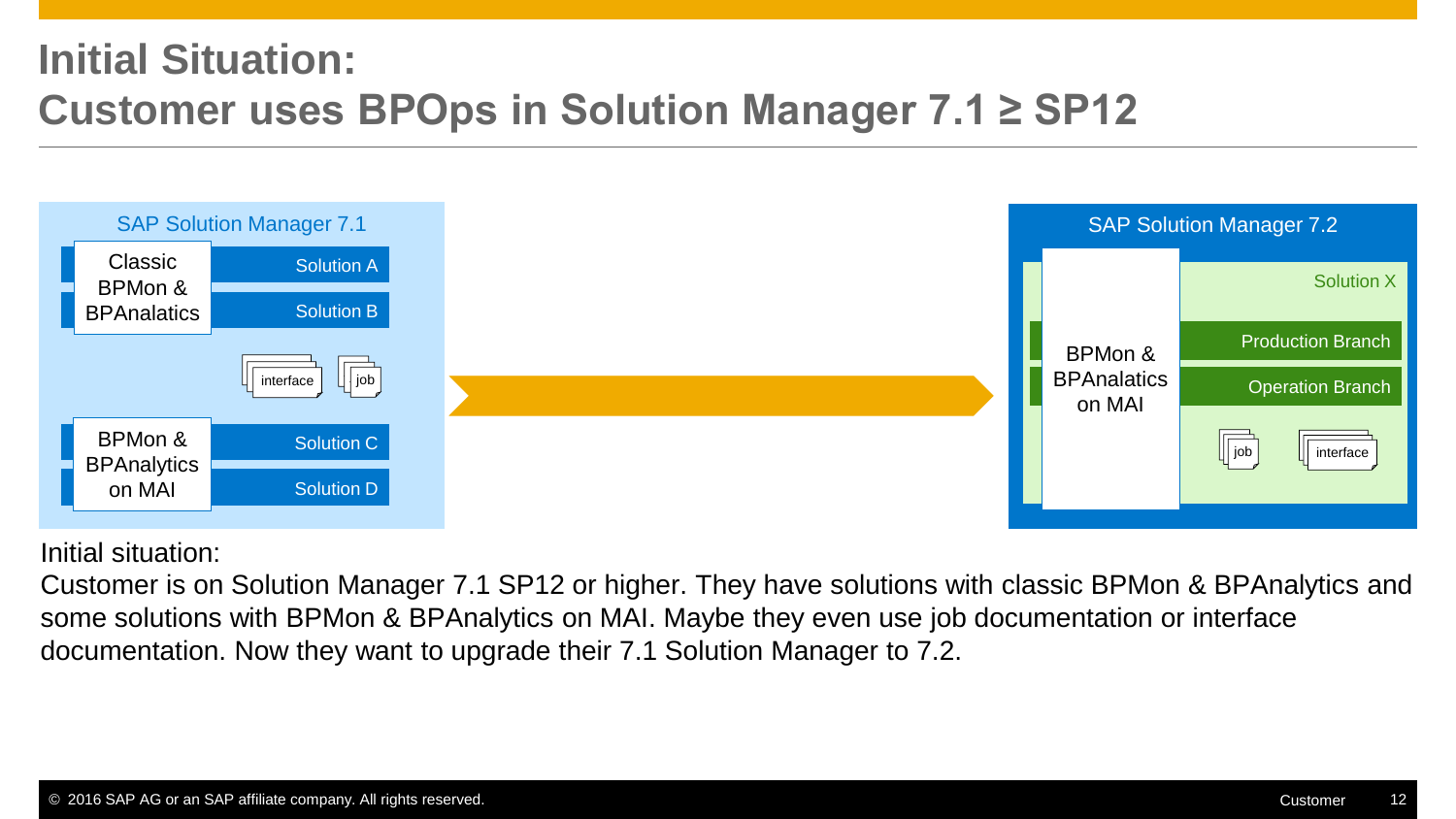# **Initial Situation: Customer uses BPOps on 7.1, but wants to do a fresh system installation for 7.2**



Initial situation:

A customer uses BPMon (classic or on MAI) on 7.1 for one or several solutions. Instead of upgrading their Solution Manager system, they want to do a fresh system installation of their Solution Manager 7.2 system.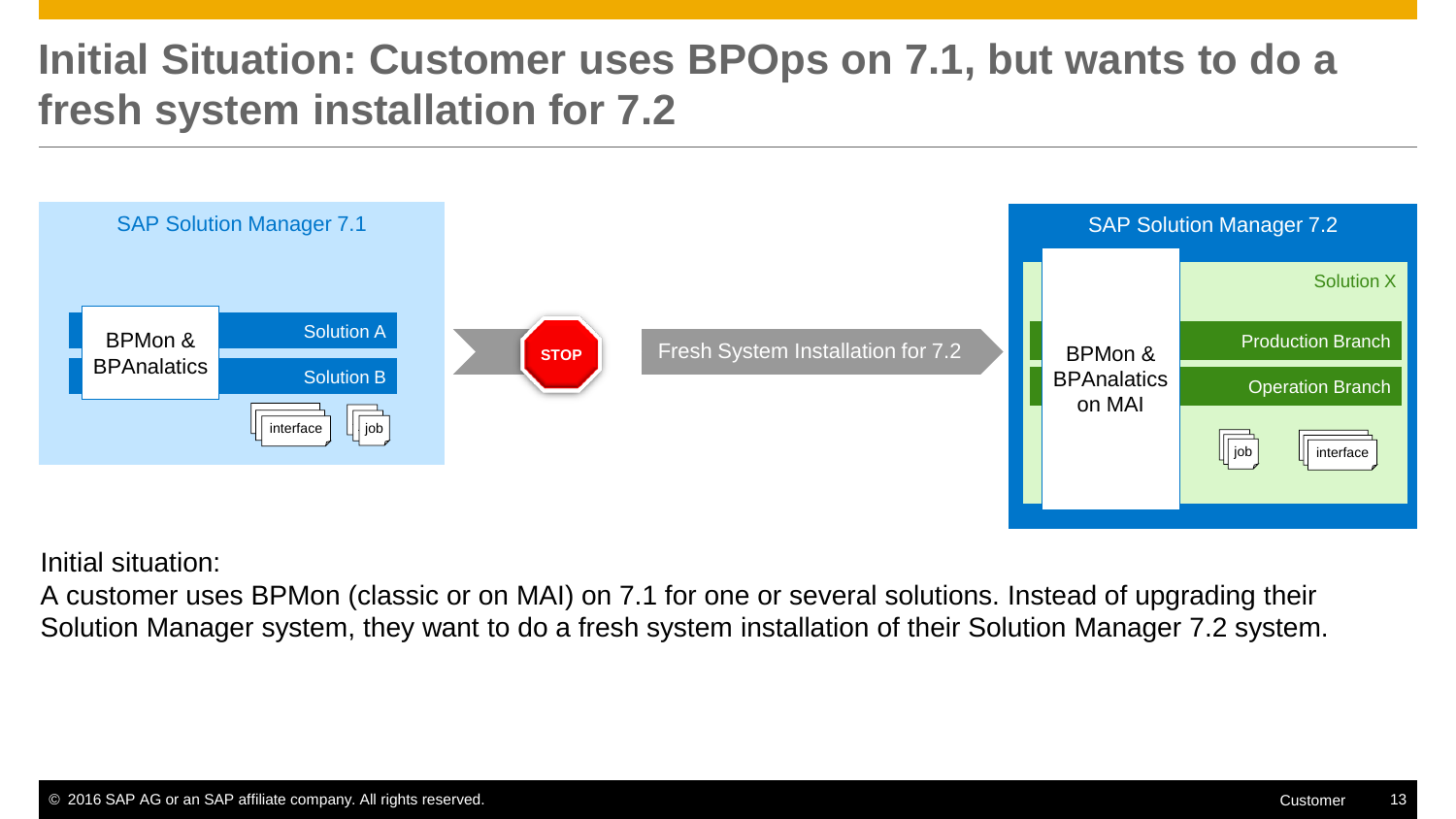

# **Upgrade from Solution Manager 7.1 ≤ SP11**

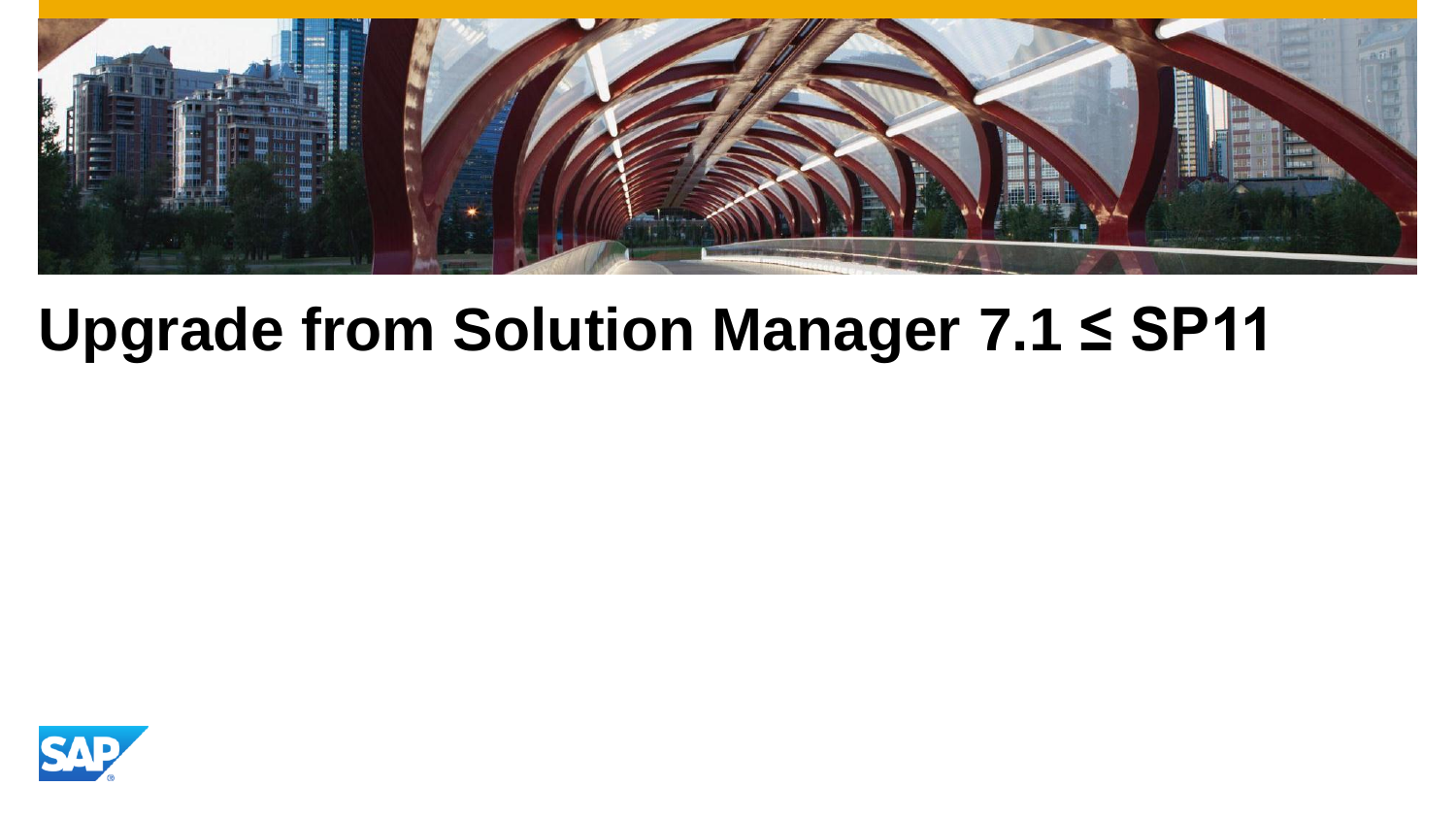# **Initial Situation: Customer uses BPOps in Solution Manager 7.1 ≤ SP11**



Initial situation:

Customer is on Solution Manager 7.1 SP11 or lower. They have solutions with classic BPMon and BPAnalytics. Maybe they even use job documentation or interface documentation. Now they want to upgrade their 7.1 Solution Manager to 7.2.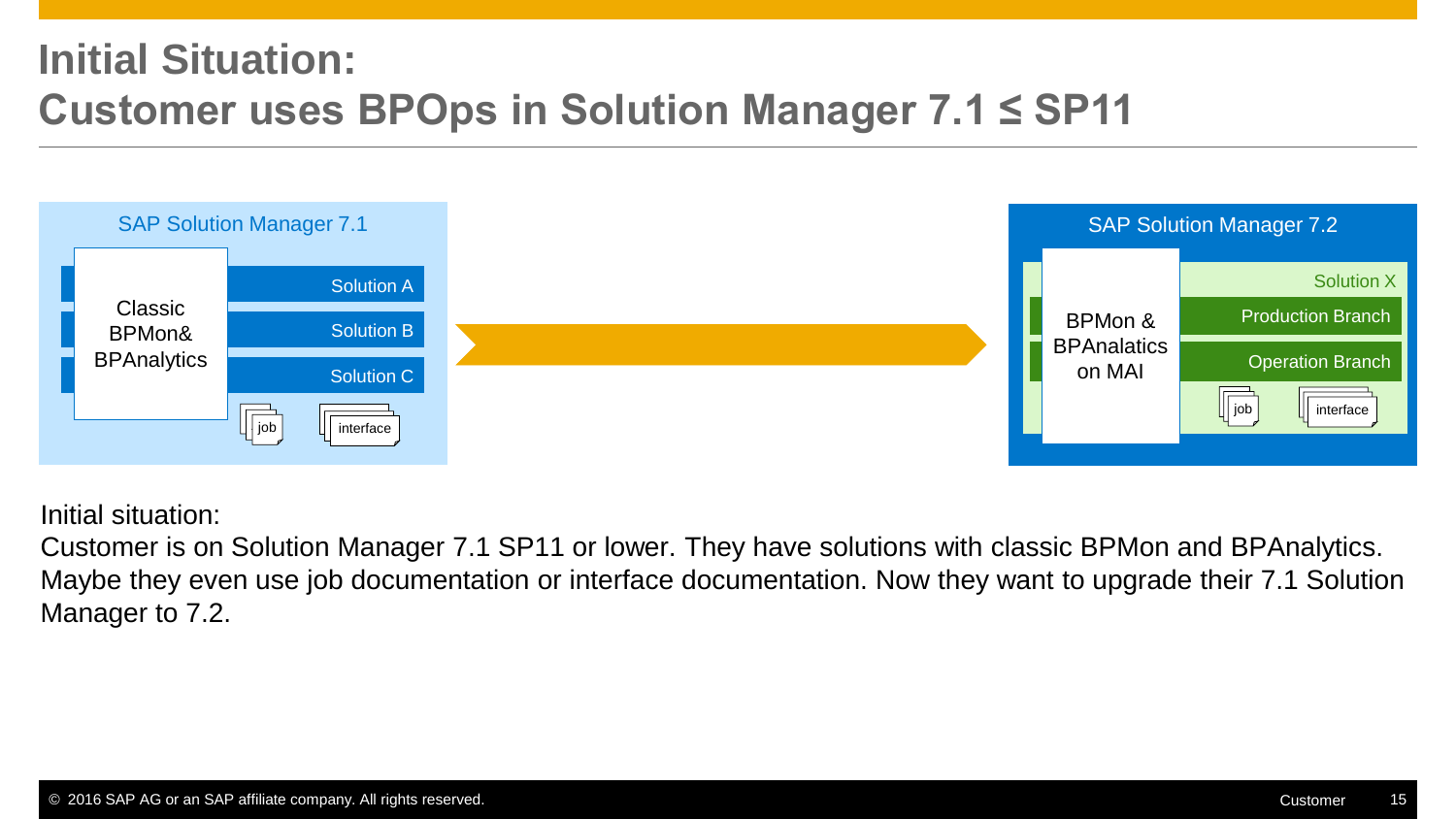# **Upgrade Path**



• Migrate Job Documentation

• Manually adjust user authorizations

TIME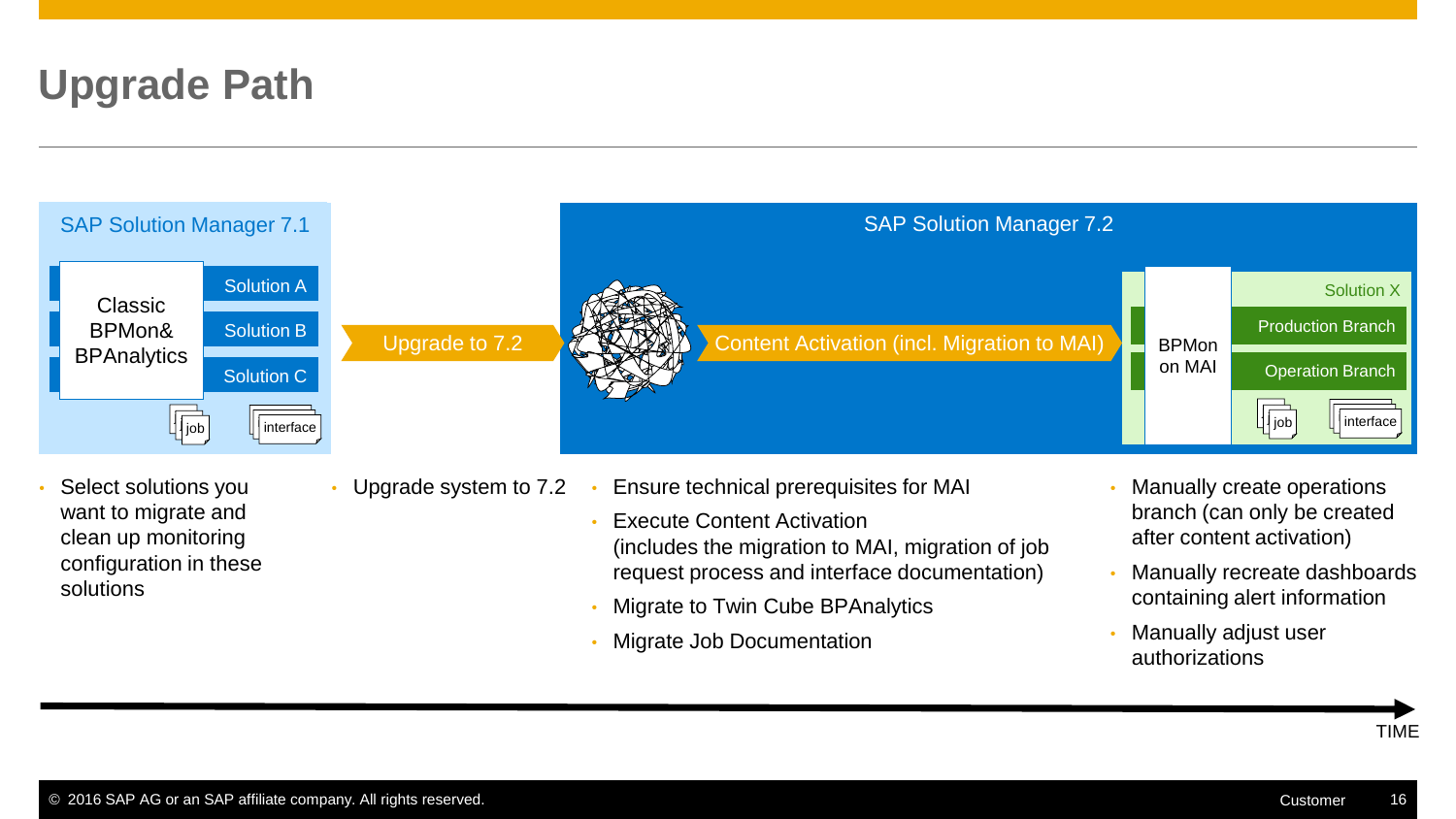## **Advantages / Disadvantages of Upgrade Procedure**

#### **Advantages**

• Historical data (for Dashboards, Analytics and Reporting) is available in 7.2 system

#### **Disadvantages**

- Technical prerequsites for MAI can only be ensured once the upgrade to 7.2 has happened. This prolonges the downtime of the 7.2 system.
- Migration to MAI cannot be tested before the 7.2 upgrade.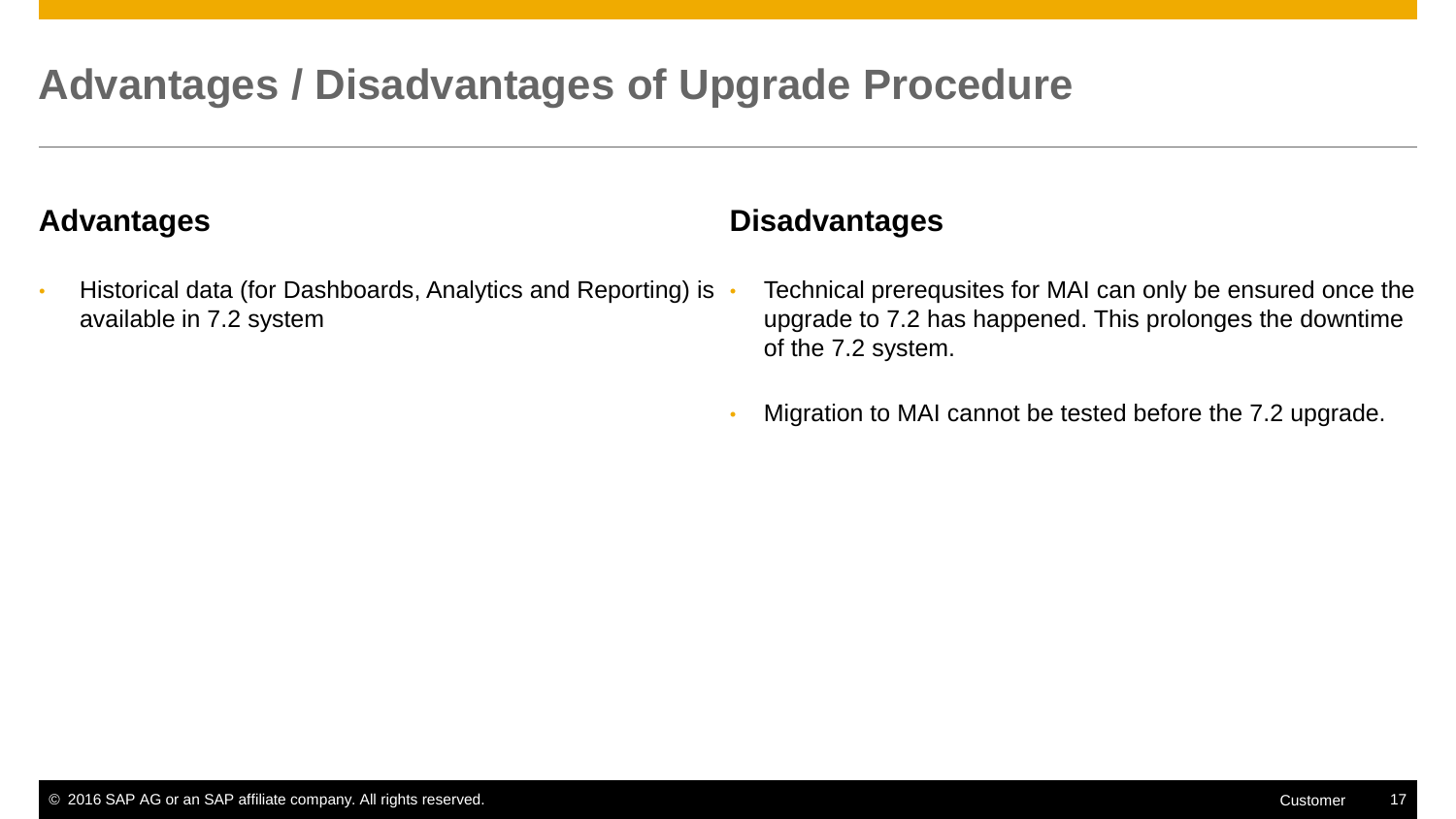

# **Upgrade from Solution Manager 7.1 ≥ SP12**

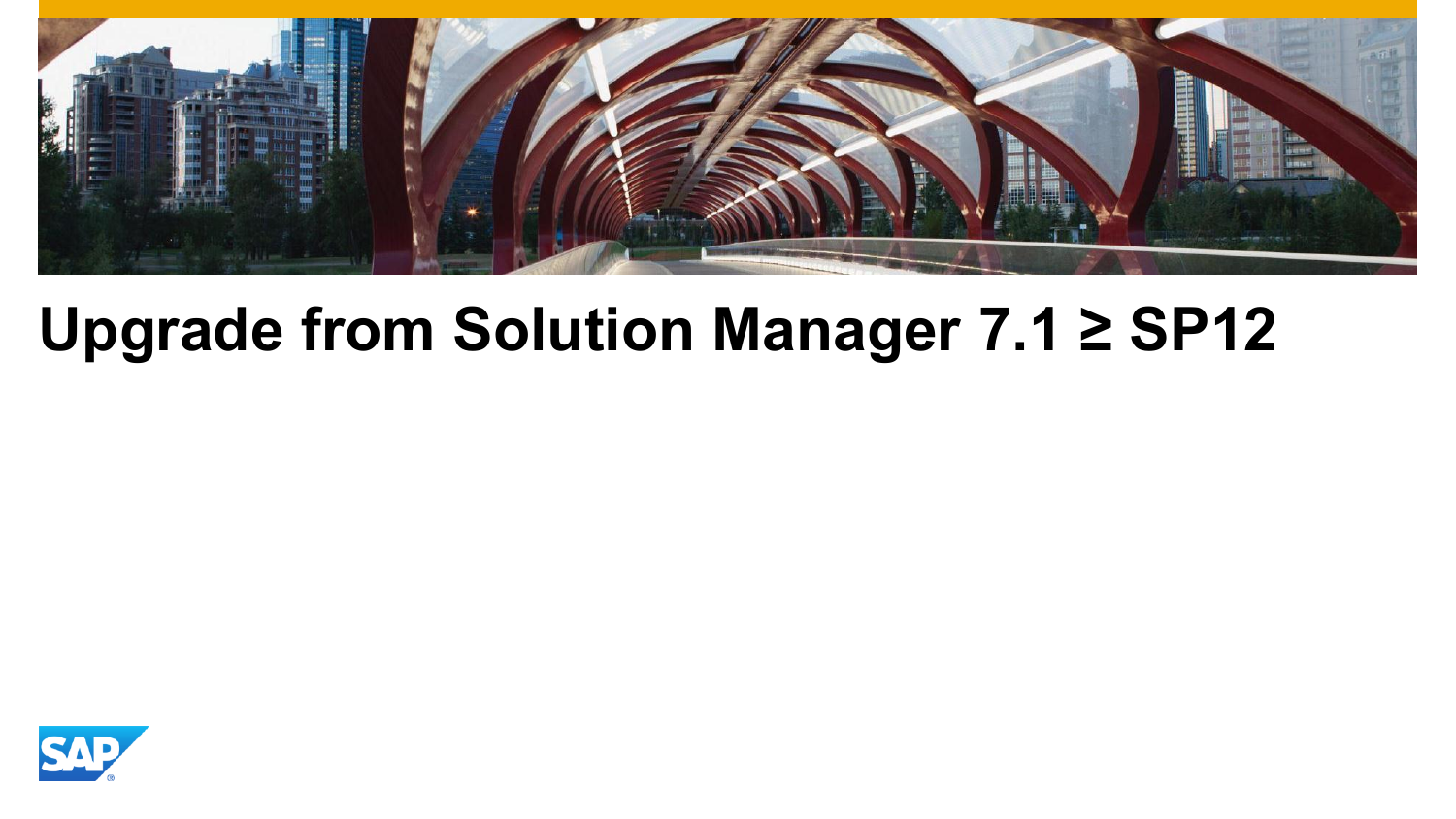# **Initial Situation: Customer uses BPOps in Solution Manager 7.1 ≥ SP12**



Initial situation:

Customer is on Solution Manager 7.1 SP12 or higher. They have solutions with classic BPMon & BPAnalytics and some solutions with BPMon & BPAnalytics on MAI. Maybe they even use job documentation or interface documentation. Now they want to upgrade their 7.1 Solution Manager to 7.2.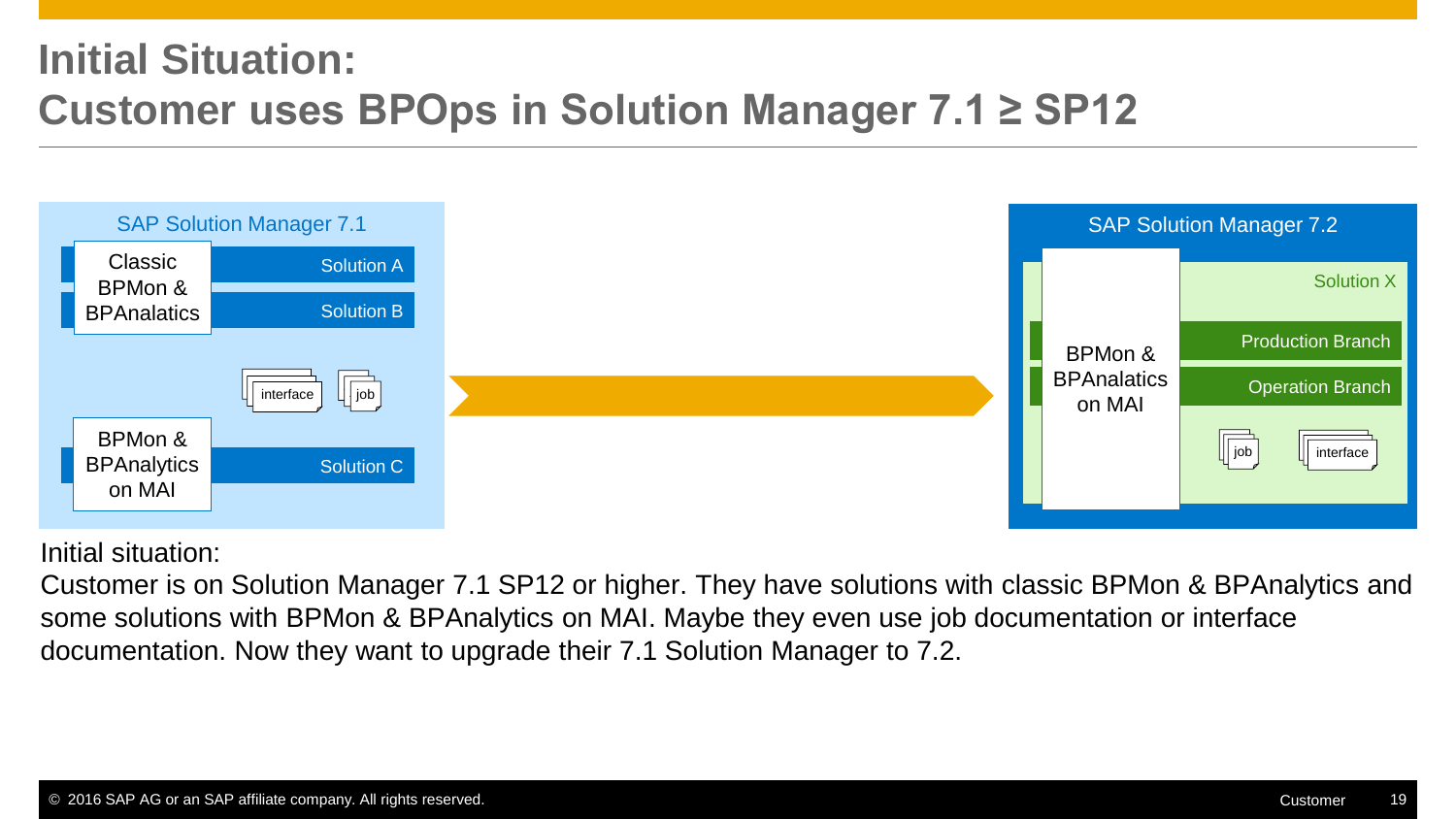### **Recommended Upgrade Path**



TIME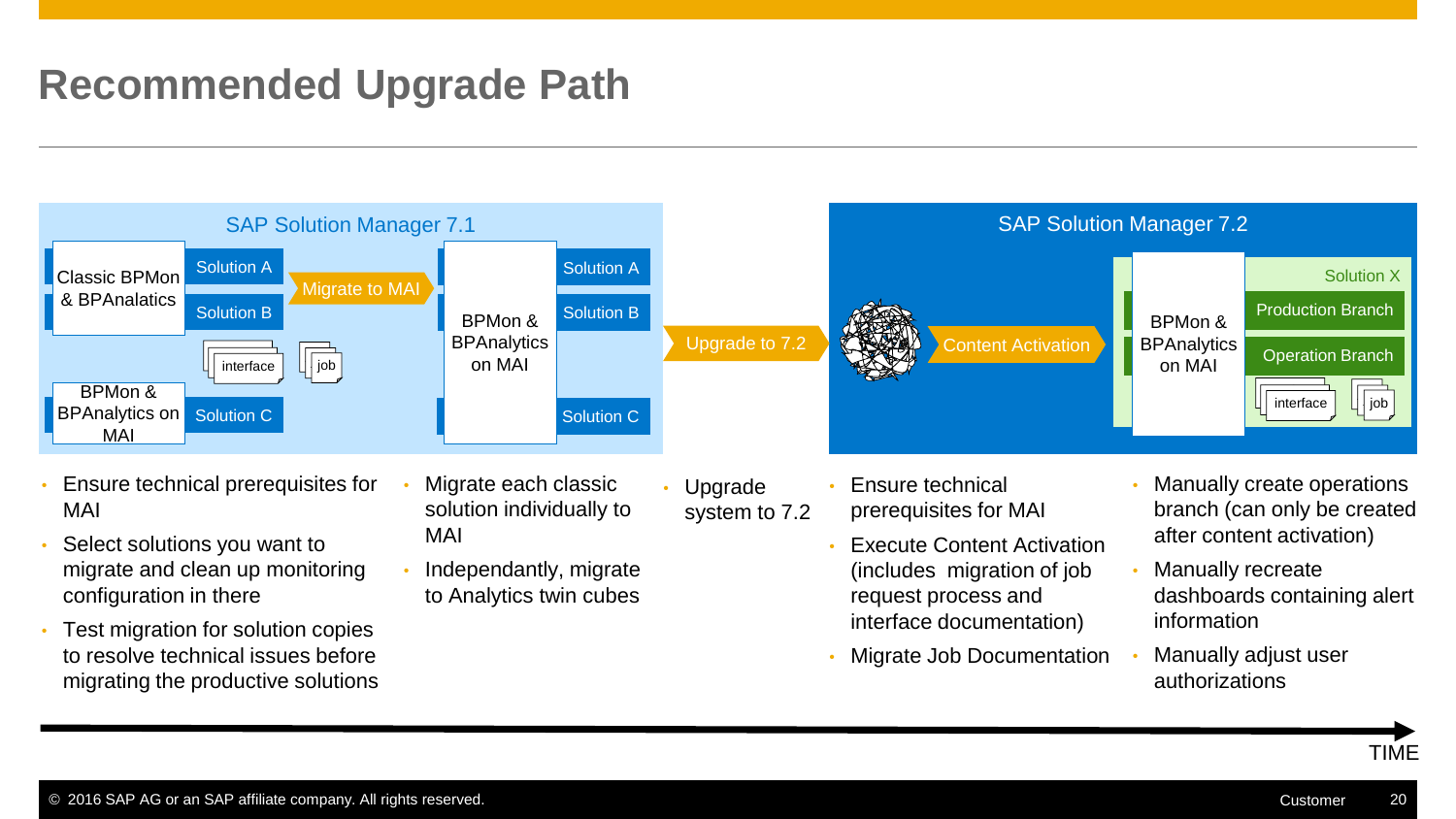### **Advantages / Disadvantages of Upgrade Path**

#### **Advantages**

- Migration to MAI can already happen on 7.1 system, reducing downtime of entire Solution Manager after the upgrade
- Test-migration on 7.1 to resolve technical issues for the migration, reducing the downtime of the entire Solution Manager after the upgrade
- If original solutions are migrated, historical data (for Dashboards, Analytics and Reporting) is available in 7.2 system

#### **Disadvantages**

•

- If copies of solutions are migrated to MAI, the historical data is lost as the MONIDs change
- User trainings may have to be executed 2 times once after the migration to MAI and once after the upgrade to 7.2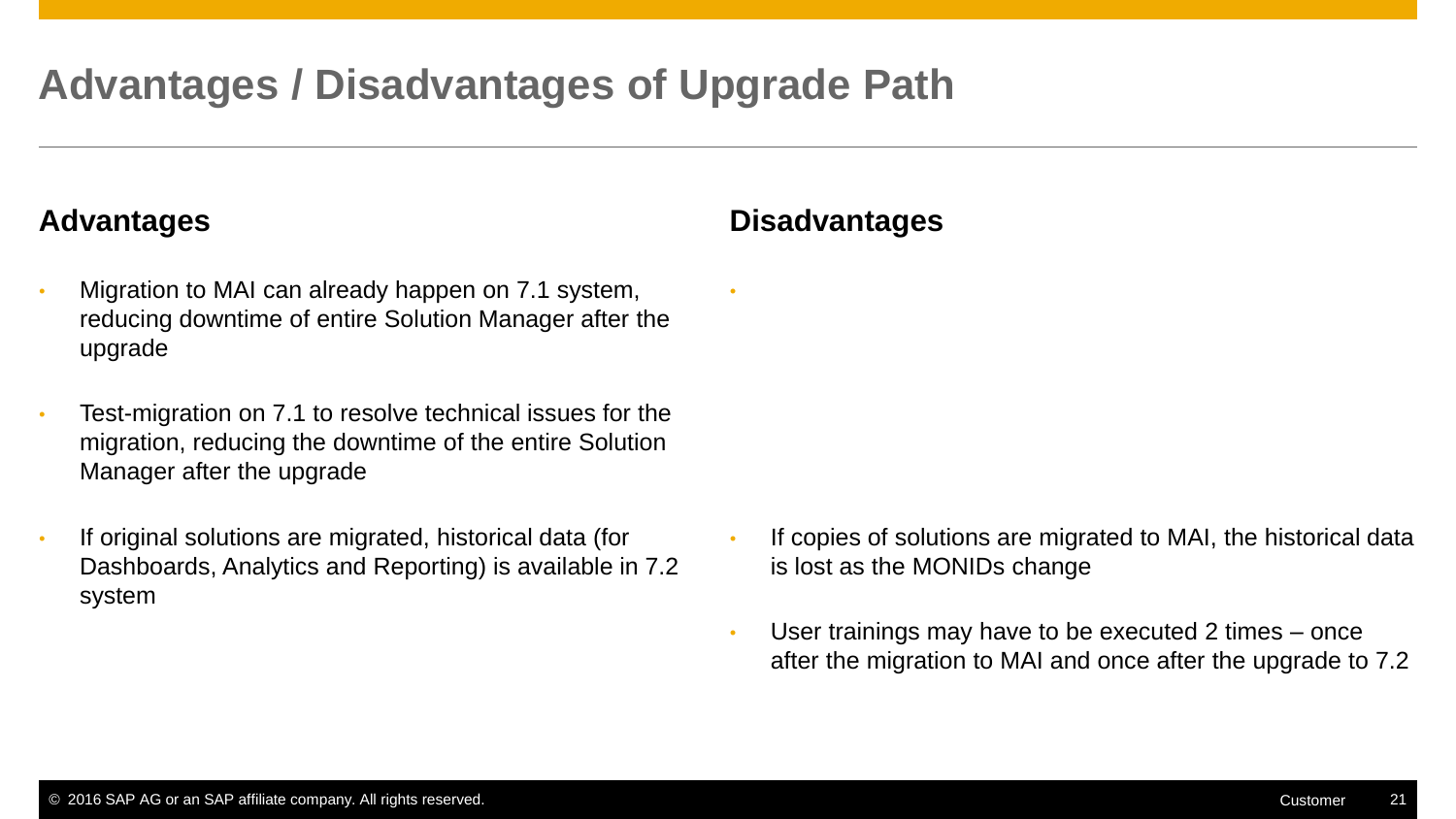## **Alternative Upgrade Path**



- Select solutions you want to migrate and clean up monitoring configuration in these solutions
- Upgrade system to 7.2
- Ensure technical prerequisites for MAI
	- **Execute Content Activation** (includes the migration to MAI, migration of job request process and interface documentation)
	- Migrate to Twin Cube BPAnalytics
	- Migrate Job Documentation
- Manually create operations branch (can only be created after content activation)
- Manually recreate dashboards containing alert information
- Manually adjust user authorizations

TIME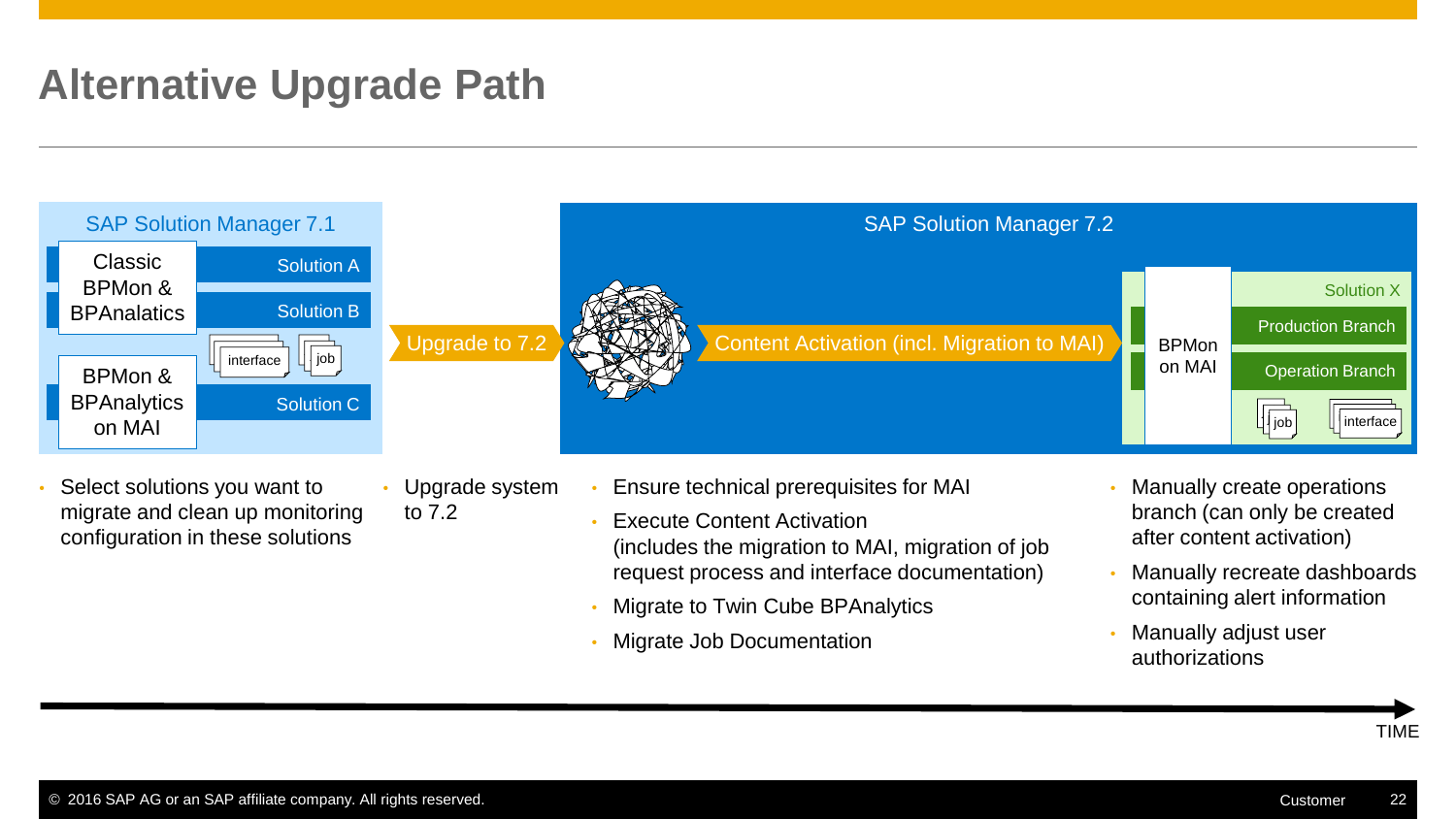

# **Fresh Installation of SAP Solution Manager 7.2**

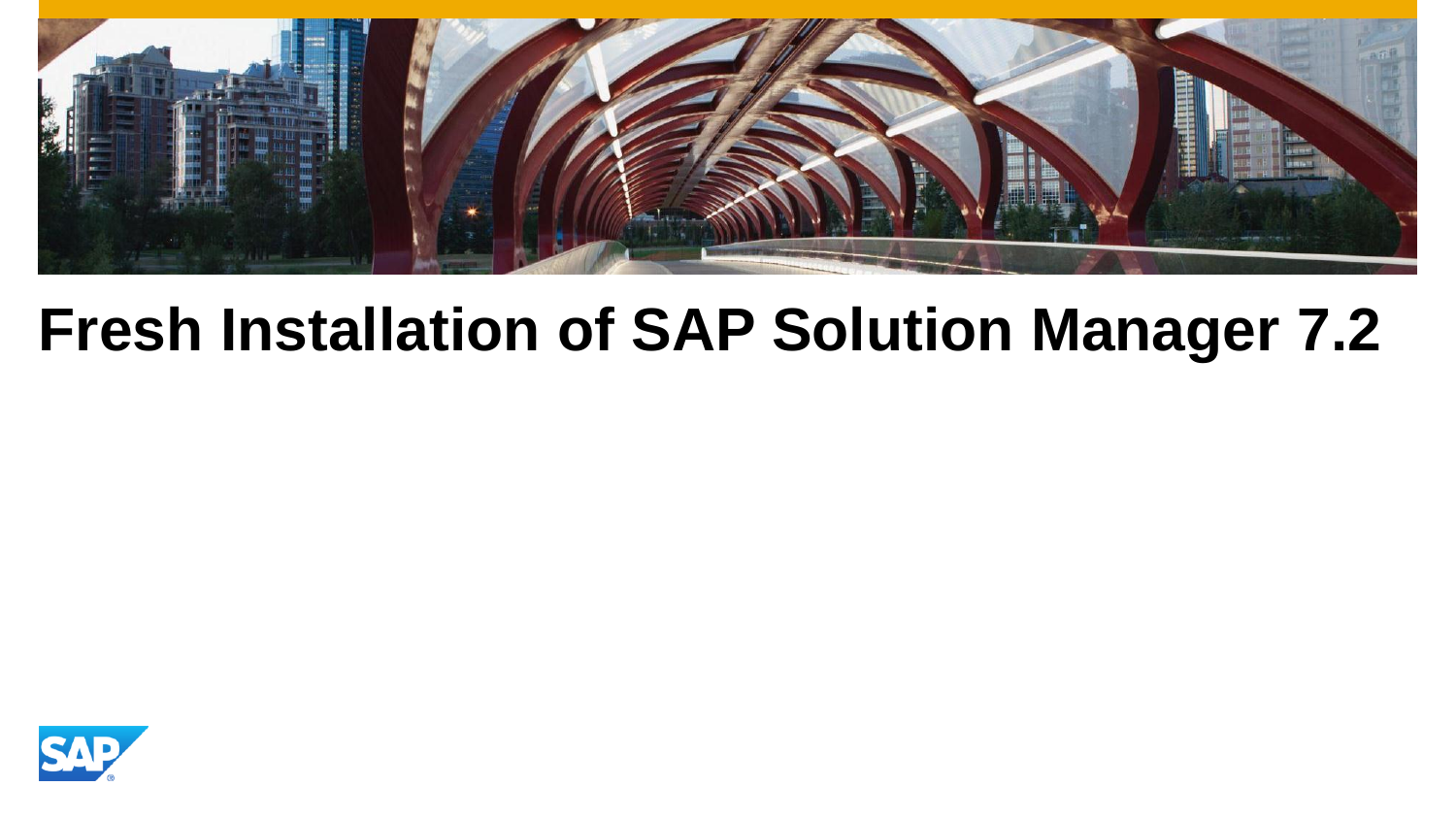# **Initial Situation: Customer uses BPOps on 7.1, but wants to do a fresh system installation for 7.2**



Initial situation:

A customer uses BPMon (classic or on MAI) on 7.1 for one or several solutions. Instead of upgrading their Solution Manager system, they want to do a fresh system installation of their Solution Manager 7.2 system.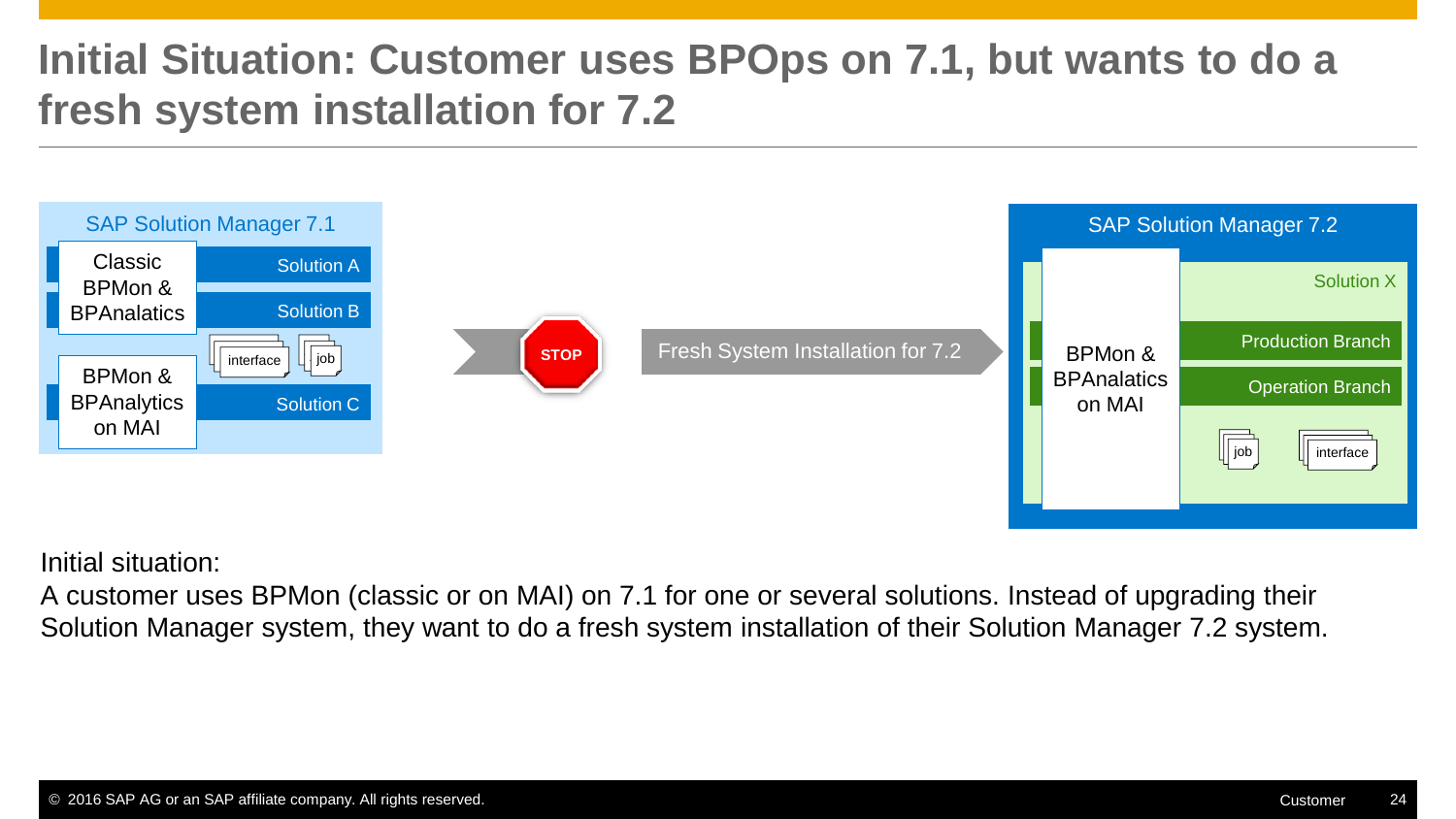## **Upgrade Procedure**



- Manually re-document jobs and interfaces
- Export your CDC configurations on 7.1 system and import them on 7.2 system

time